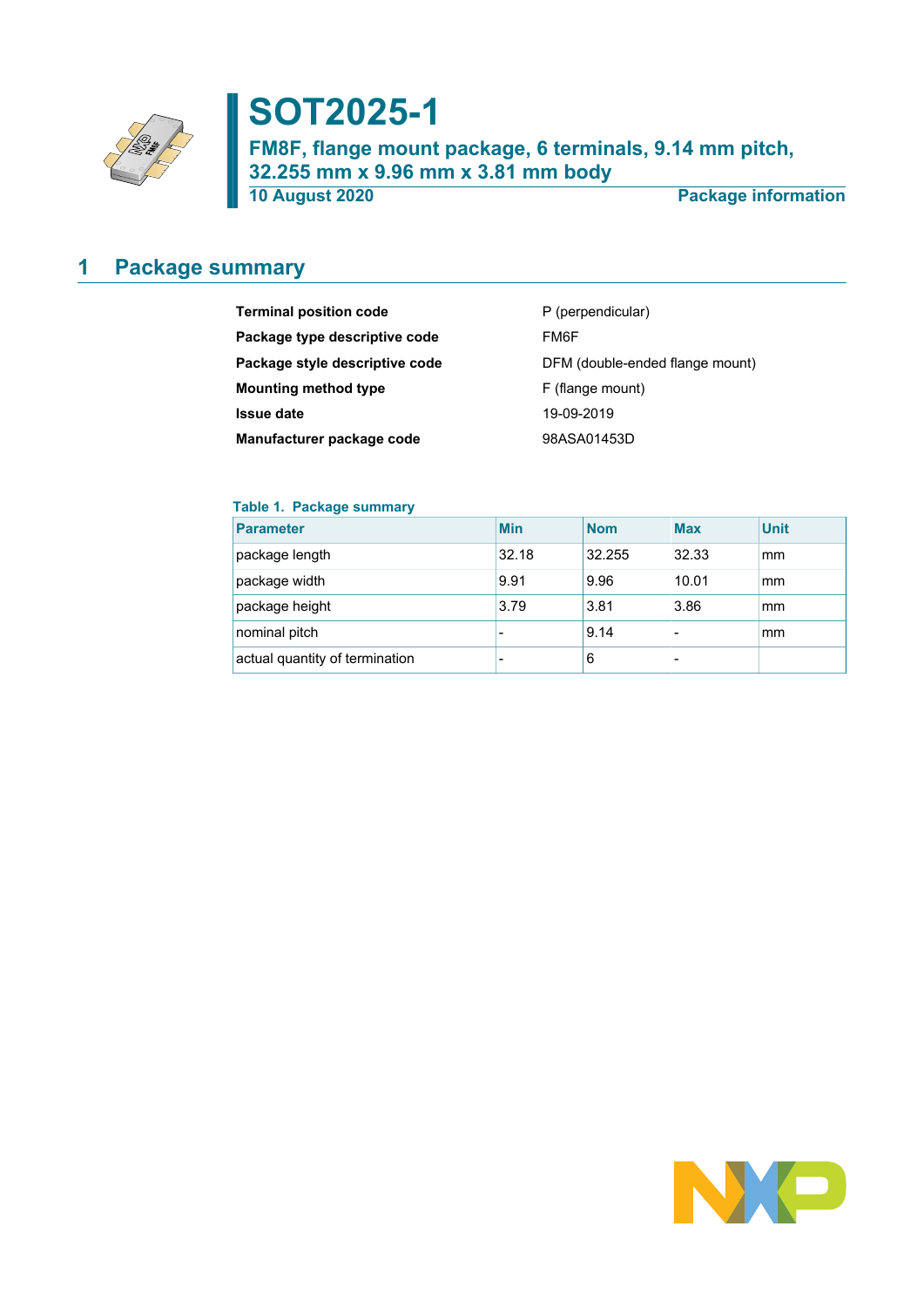**FM8F, flange mount package, 6 terminals, 9.14 mm pitch, 32.255 mm x 9.96 mm x 3.81 mm body**

### <span id="page-1-0"></span>**2 Package outline**

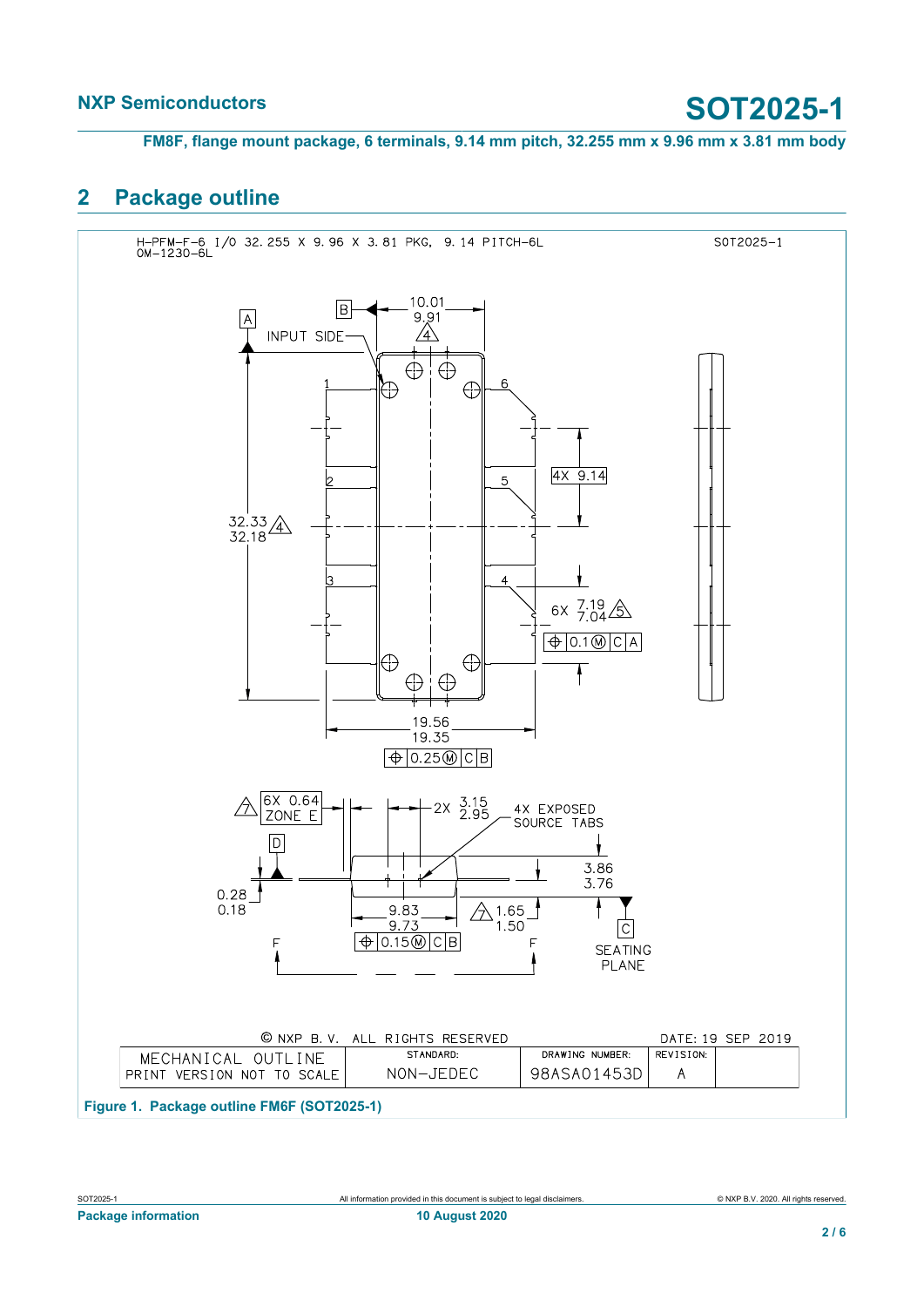**FM8F, flange mount package, 6 terminals, 9.14 mm pitch, 32.255 mm x 9.96 mm x 3.81 mm body**

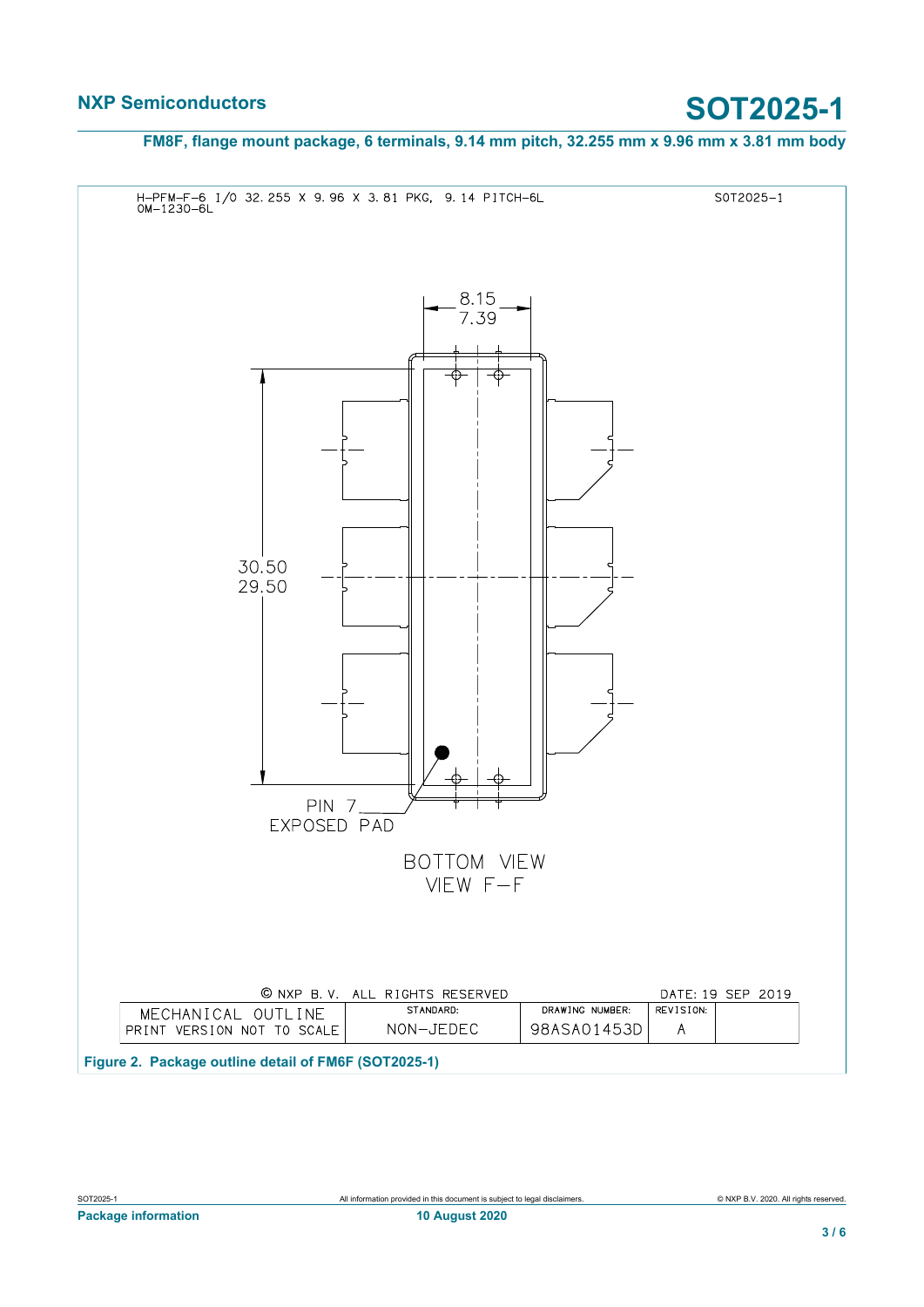**FM8F, flange mount package, 6 terminals, 9.14 mm pitch, 32.255 mm x 9.96 mm x 3.81 mm body**

| H-PFM-F-6 I/O 32.255 X 9.96 X 3.81 PKG, 9.14 PITCH-6L<br>$OM-1230-6L$                                                                                                        | SOT2025-1         |
|------------------------------------------------------------------------------------------------------------------------------------------------------------------------------|-------------------|
| NOTES:                                                                                                                                                                       |                   |
| CONTROLLING DIMENSION: MILLIMETER<br>1.                                                                                                                                      |                   |
| 2. INTERPRET DIMENSIONS AND TOLERANCES PER ASME Y14.5M-1994.                                                                                                                 |                   |
| 3. DATUM PLANE D IS LOCATED AT TOP OF LEAD AND IS COINCIDENT WITH THE LEAD WHERE THE<br>LEAD EXITS THE PLASTIC BODY AT THE TOP OF THE PARTING LINE.                          |                   |
| /4<br>DIMENSIONS DO NOT INCLUDE MOLD PROTRUSION. ALLOWABLE PROTRUSION IS 0.15 MM PER SIDE.<br>DIMENSIONS DO INCLUDE MOLD MISMATCH AND ARE DETERMINED AT DATUM PLANE D.       |                   |
| $/5\lambda$<br>DIMENSION DOES NOT INCLUDE DAMBAR PROTRUSION. ALLOWABLE DAMBAR PROTRUSION SHALL BE<br>0.13 MM TOTAL IN EXCESS OF THE DIMENSION AT MAXIMUM MATERIAL CONDITION. |                   |
| 6. DATUMS A AND B TO BE DETERMINED AT DATUM PLANE D.                                                                                                                         |                   |
| ∕7`.<br>DIMENSION APPLIES WITHIN ZONE E ONLY.                                                                                                                                |                   |
|                                                                                                                                                                              |                   |
|                                                                                                                                                                              |                   |
|                                                                                                                                                                              |                   |
|                                                                                                                                                                              |                   |
|                                                                                                                                                                              |                   |
|                                                                                                                                                                              |                   |
|                                                                                                                                                                              |                   |
|                                                                                                                                                                              |                   |
|                                                                                                                                                                              |                   |
|                                                                                                                                                                              |                   |
|                                                                                                                                                                              |                   |
|                                                                                                                                                                              |                   |
|                                                                                                                                                                              |                   |
|                                                                                                                                                                              |                   |
|                                                                                                                                                                              |                   |
|                                                                                                                                                                              |                   |
|                                                                                                                                                                              |                   |
|                                                                                                                                                                              |                   |
|                                                                                                                                                                              |                   |
| © NXP B.V. ALL RIGHTS RESERVED                                                                                                                                               | DATE: 19 SEP 2019 |
| STANDARD:<br>DRAWING NUMBER:<br>MECHANICAL OUTLINE                                                                                                                           | REVISION:         |

| Figure 3. Package outline note FM6F (SOT2025-1) |                              |                   |                   |   |  |  |
|-------------------------------------------------|------------------------------|-------------------|-------------------|---|--|--|
|                                                 | PRINT VERSION NOT TO SCALE I | NON-JEDEC         | 98ASA01453DI      |   |  |  |
|                                                 | MECHANICAL OUTLINE           | <u>JIINDINNU.</u> | DIVITIIVS ROMDER. | . |  |  |

**Package information 10 August 2020**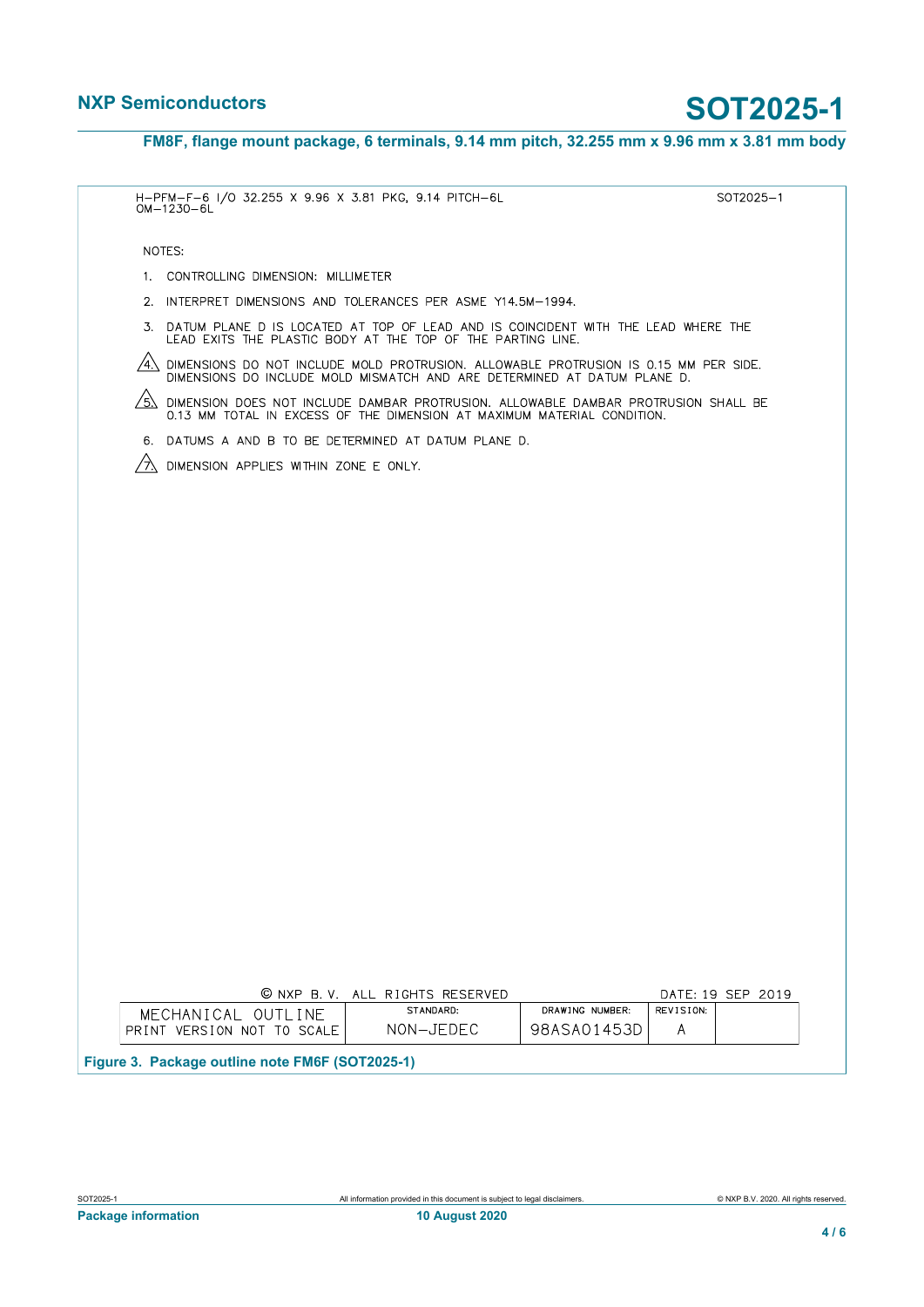**FM8F, flange mount package, 6 terminals, 9.14 mm pitch, 32.255 mm x 9.96 mm x 3.81 mm body**

### <span id="page-4-0"></span>**3 Legal information**

### **Disclaimers**

**Limited warranty and liability** — Information in this document is believed to be accurate and reliable. However, NXP Semiconductors does not give any representations or warranties, expressed or implied, as to the accuracy or completeness of such information and shall have no liability for the consequences of use of such information. NXP Semiconductors takes no responsibility for the content in this document if provided by an information source outside of NXP Semiconductors.

In no event shall NXP Semiconductors be liable for any indirect, incidental, punitive, special or consequential damages (including without limitation - lost profits, lost savings, business interruption, costs related to the removal or replacement of any products or rework charges) whether or not such damages are based on tort (including negligence), warranty, breach of contract or any other legal theory.

Notwithstanding any damages that customer might incur for any reason whatsoever, NXP Semiconductors' aggregate and cumulative liability towards customer for the products described herein shall be limited in accordance with the Terms and conditions of commercial sale of NXP Semiconductors.

**Right to make changes** — NXP Semiconductors reserves the right to make changes to information published in this document, including without limitation specifications and product descriptions, at any time and without notice. This document supersedes and replaces all information supplied prior to the publication hereof.